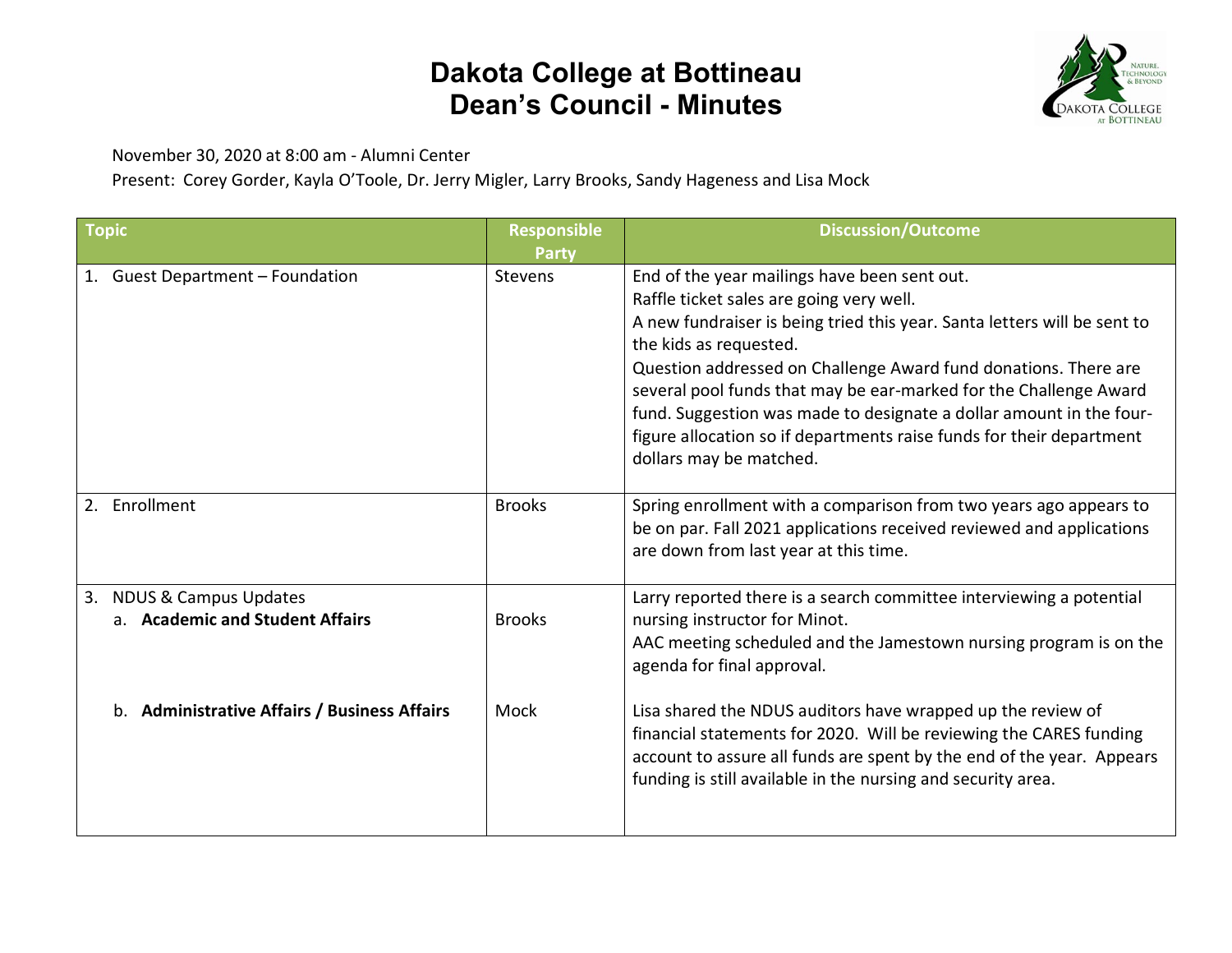## **Dakota College at Bottineau Dean's Council - Minutes**



| c. Distance Education Council/Distance Ed<br>and Academic Support Services | O'Toole  | Discussion held on the tuition model. Mayville's model is different<br>than our model and Lisa and her staff will look at it and see if they can<br>recommend changes that will work for us.                                                                                                                                                                |
|----------------------------------------------------------------------------|----------|-------------------------------------------------------------------------------------------------------------------------------------------------------------------------------------------------------------------------------------------------------------------------------------------------------------------------------------------------------------|
| d. Public Affairs Council                                                  | Hageness | Stacy is back in the office this week. Instructional design training<br>sessions continue with Blackboard. Kayla is on the radio on<br>Wednesday for online enrollment. Looking to get funding for proctor<br>exam codes, will forward to Lisa upon receipt.                                                                                                |
| e. Athletics                                                               | Gorder   | Keyword search and videos are active online.<br>A news release will go out this week for Distance Education Learning<br>opportunities.                                                                                                                                                                                                                      |
| h. Chancellor's Cabinet / Dean's Update                                    | Migler   | Men's hockey games will be played this week. Corey anticipates<br>student athletes leaving after games. He has a meeting this week with<br>MONDAK. Discussion held on CARES funds to pay students for<br>cleaning the cardio and weight rooms. Reference was made to access<br>work study funds first and then access other funds for the next<br>semester. |
|                                                                            |          | FBM instructor search for the Williston position has been extended.<br>Keith has extended his contract time due to additional grant funds<br>available.                                                                                                                                                                                                     |
| 4. Other<br>a. Immunization Audit                                          | Migler   | <b>Click here for attachments</b><br>Susan Indvik, Student Health Nurse is DCB's contact for the<br>Immunization Audit at the NDUS. She has obtained immunization<br>records for all students. Question addressed on what the policy is for<br>employees. DCB faculty and staff are exempt from the immunization<br>policy when they take classes at DCB.   |
| b. Change back to Tuesday meetings?                                        |          |                                                                                                                                                                                                                                                                                                                                                             |